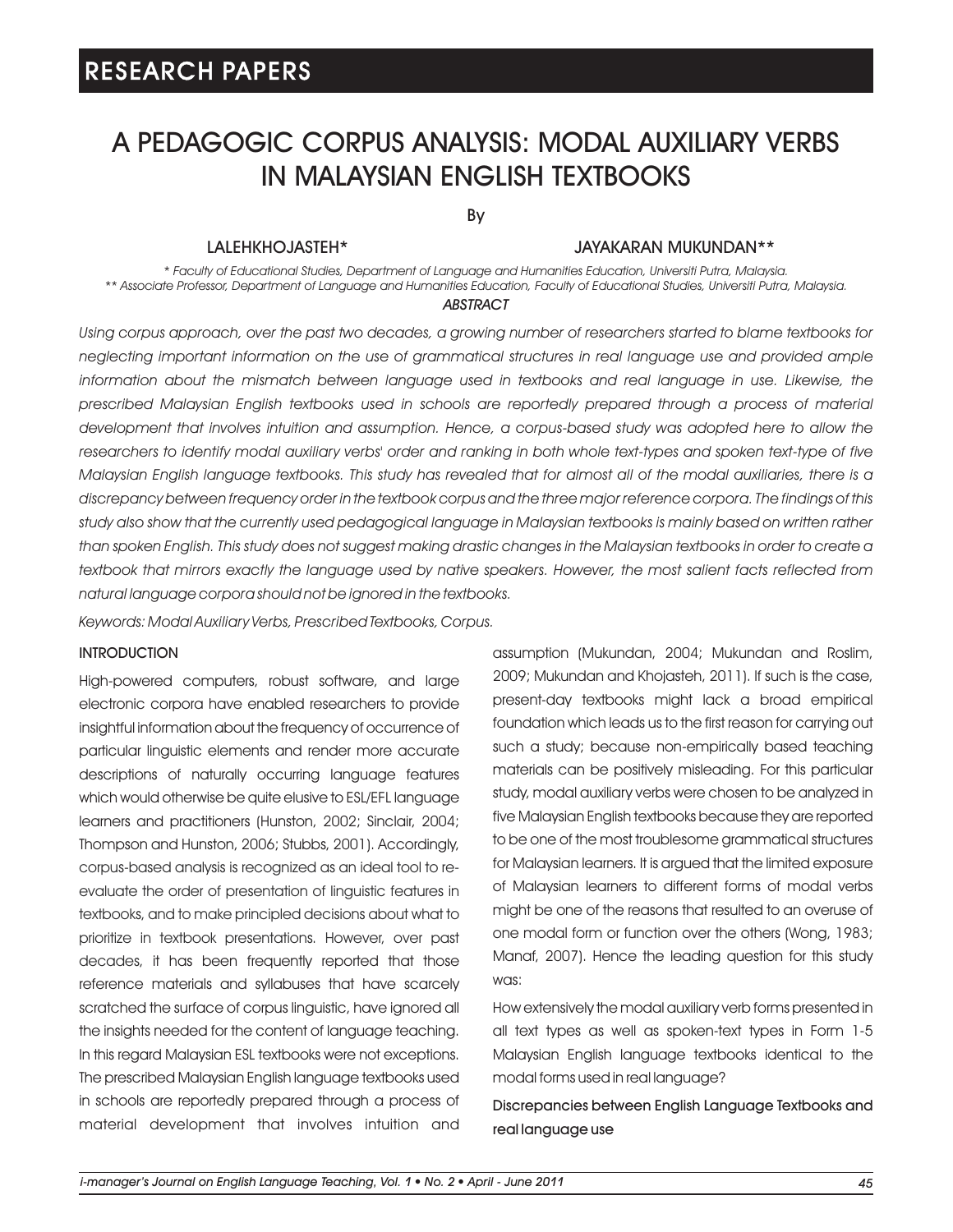Using corpus approach, over the past two decades, a growing number of researchers started to blame the textbooks for neglecting important information on the use of grammatical structures as well as lexical items in real language use and provided ample information about the mismatch and lack of fit between language used in the textbook and real language in use (Romer, 2004a;Romer, 2004b;Biber and Reppen, 2002; Carter and McCarthy, 1995; Frazier, 2003; Gilmore, 2004; Glisan and Drescher, 1993; Holmes, 1988; Lawson, 2001; O'Connor Di Vito, 1991; Hyland, 1994; O'Keeffe,McCerthy& Carter,2007; Harwood, 2005; Mukundan and Roslim, 2009; Mukundan and Khojasteh, 2011). Surprisingly, all of these studies indeed demonstrate that although frequency information exhibit in to Barbieri and Eckhardt (2007, p. 321) textbooks "present a patchy, confusing, and often inadequate treatment of common features of the grammar of the spoken language, and ... do not reflect actual use". Romer (2005) also argues that although lack of grammatical computer databases has improved a lot, syllabus designers still tend to operate by hunch and neglect important and frequent features of the language spoken or written by real language users (Thornbury, 2004). According equivalence between learners' target language and first might cause a great challenge for them to produce a particular language structure, lack of fit between descriptions of language phenomena in textbooks and real communication situations may play a greater role in this deficiency. In the corpus-based study Romer (2005) did on the behavior of English progressives in German textbooks she questioned the authenticity of the language presented in these textbooks and strongly noted that if learners were presented with appropriate grammatical structures in line with real language use, they would have encountered fewer difficulties handling relevant structures in communicative situations (Romer, 2005).

in seven textbooks and Longman Spoken and Written English (LSWE) Corpus undertaken by Barbieri & Eckhardt (2007), they reported that textbooks neglect important information on the use of this structure in real language. They further argued that by ignoring possible variation across different situational varieties of language (e.g. In the study based on the comparison of reported speech casual conversation, academic writing, newspaper writing, etc.), these textbooks implicitly portray reported speech as a monolithic phenomenon, which behaves in the same way regardless of different contexts and situations of use. At last they concluded that the books were not empirically based because it is not clear which principles informed textbooks authors' decisions about which reporting verbs to present.

Romer (2004a) has identified the inaccurate description of modal verb usage in an elementary textbook series used in German Elementary Schools when it was compared with one-million-word British National Corpus (BNC). As regard to frequencies, semantic functions and co-occurrences, she made it clear that there are huge discrepancies between the use of modal auxiliaries in authentic English and in the English taught in German schools. Syntactically, there were incidences of overused cases of modals of will/'ll and can whereas underused cases of would/'d, could, should and might as compared to BNC. Semantically, the ability meaning of can and could have been overused in textbooks while in BNC could more frequently express a possibility than an ability. The striking results though, according to Romer (2004a), is that shall with its prediction meaning is never used in textbooks while in BNC this is one of the most important meanings. At the end, she suggests that more corpus-based work needs to be done in order to enable pupils as well as teachers to learn and teach English which is more authentic and closer to that of native speakers. This has been supported by Ellis (1997, p. 129) who believes that "speaking natively is speaking idiomatically using frequent and familiar collocations, and the job of the language learner is to learn these familiar word sequences".

Following similar approach as Romer's (2004a) in the comparative study of textbooks and BNC, Mukundan and Khojasteh (2011) reported that for certain modal auxiliaries, there was a mismatch between modal frequency order in lower secondary Malaysian English textbooks (Form 1-3) and the BNC. They also revealed that there were great differences in the relative frequency of verb phrase structures in which modals could occur. For instance, whereas modal followed by the bare infinitive was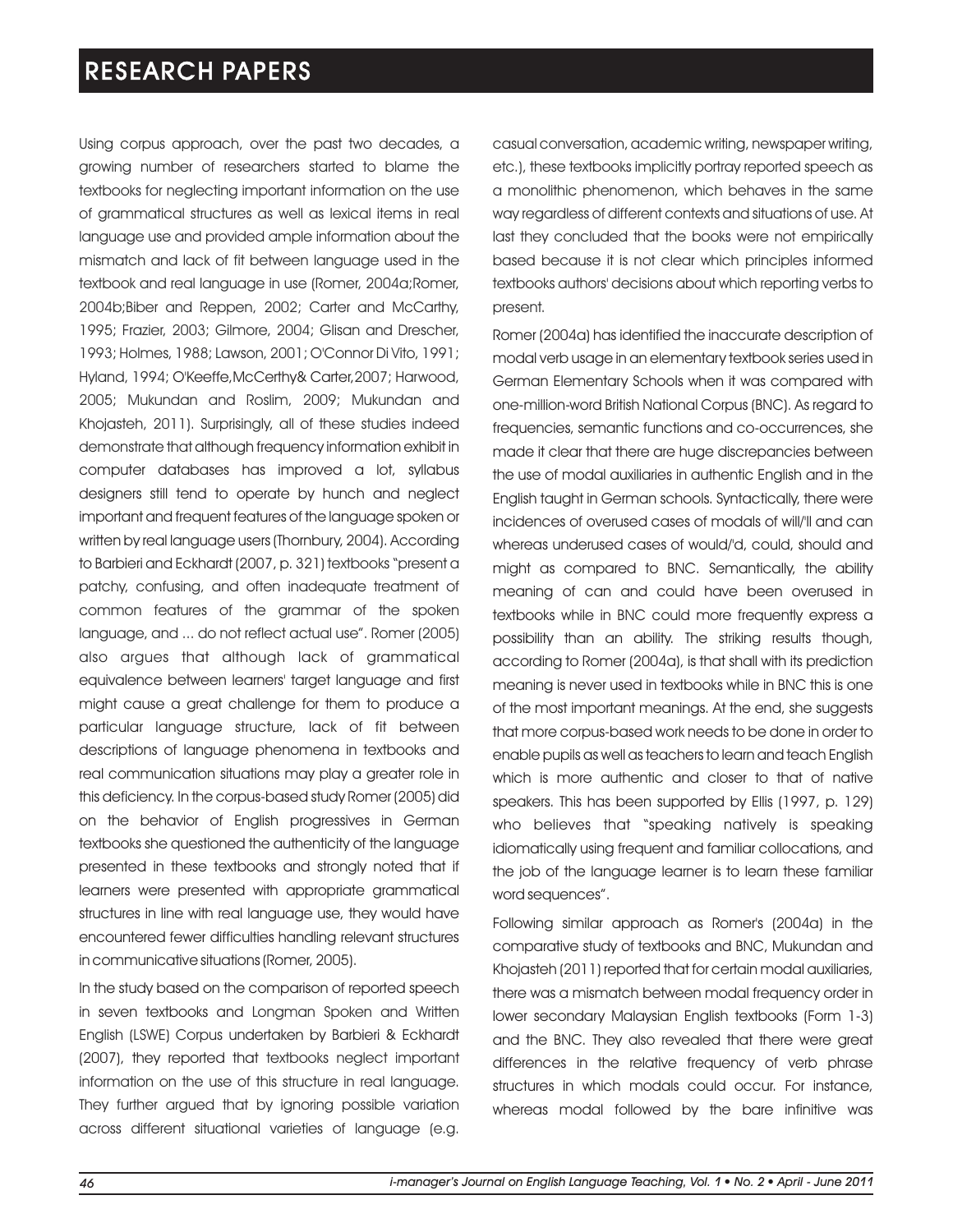overwhelmingly dominant for almost all modals in the textbooks, lower secondary learners were not really exposed to other verb phrase structures, particularly structures with passive, progressive and perfect aspects. Their report along with similar findings as regard to prepositions in the same textbook series reported by Mukundan and Roslim (2009) indicate that there are incidences of unsoundness of some of the content of the Malaysian lower secondary textbooks which might have given the students an unrepresentative picture of the way modals and prepositions are actually used.

In another study conducted by Nordberg (2010), it is reported that Finnish upper secondary schools EFL textbooks portrayed a one-sided picture of the semantic functions of modal auxiliary verbs. Although the frequency and ordering of nine core modals in Finish EFL textbooks is reported to be in line with the ordering of modals in real language use, these textbooks portrayed a biased picture of modals' semantic functions. For instance, among all "permission/ possibility/ ability" modals (may, might, can and could), textbook writers portrayed a monolithic view towards the "ability" sense of can and could. "Permission" meanings with less than 10 occurrences throughout the textbooks indicate that this meaning was being massively biased at the expense of the "possibility" sense. Similarly, there was a noticeable mismatch between the "obligation/ necessity" meanings as well as "volition/ prediction" meanings in the textbooks and their actual usage which indicate the extent students are disadvantaged to be exposed to the full array of meanings that the modal auxiliaries can have.

This type of findings point to the fact that a lot of mismatch between traditional descriptions and actual language usage stems from the fact that the strict interconnection between an item and its environment is more or less ignored. As Kennedy (1991) himself noted the traditional emphasis on the grammatical paradigm has to be revisited in favor of a more syntagmatic approach to use in context. Misrepresenting linguistic facts, according to Tognini-Bonelli (2001), results in frustration in most language learners because they cannot apply what they have learnt when they are about to produce the language themselves partly because "the rule is not sufficient to guarantee a good linguistic production".

#### Methodology

#### *Population and sampling*

For the purpose of this study, two corpora were used in order to answer the proposed research question. The population for the English language corpora was sourced from Malaysian English language textbooks used for secondary Malaysian students of Form 1 to Form 5. The main corpus (all text types) used in this study consists of 280,000 running words and can be classified as a "pedagogic corpus" coined by Willis (1993) and defined by Hunston (2002) as a collection of data that "can consist of all the course books, readers etc. a learner has used" (p.16). The spoken minicorpus, however, was compiled because a) there were no ready-made computerized collections of spoken part of Malaysian English textbooks available and it would have been a rather time-consuming to go over each and every dialogue or speech bubble to look for nine modal auxiliary verbs in five textbooks and b) based on the findings of empirical studies on modal auxiliary verbs, different varieties of English and different genres of text-types (spoken vs. written English) plays an important role in the distribution of modal auxiliary verbs (Coates, 1983 cited in Kennedy, 1998; Biber, Conrad &Reppen, 1998; Mindt, 1995). Altogether, this corpus of spoken-type texts from textbooks has a size of a bit more than 50,000 tokens. Although this mini-corpus does not have an impressive size as compared to the all text-type pedagogic corpus (written and spoken), we should bear in mind that this mini-corpus is a specialized corpus which only represents a type of language used in Malaysian textbook materials.

#### Instrument

The WordSmith Tools 4.0 was used almost entirely for the purpose of this research, because it has been recognized as a capable and suitable tool to support quantitative and qualitative data analysis by many researchers (Mukundan & Menon, 2006; De Klerk, 2004; Mukundan, 2004; Flowerdew, 2003; Bondi, 2001; Henry & Roseberry, 2001; Nelson, 2001; Scott, 2001, Menon, 2009, Mukundan and Roslim, 2009, Baker, 2006 and many more).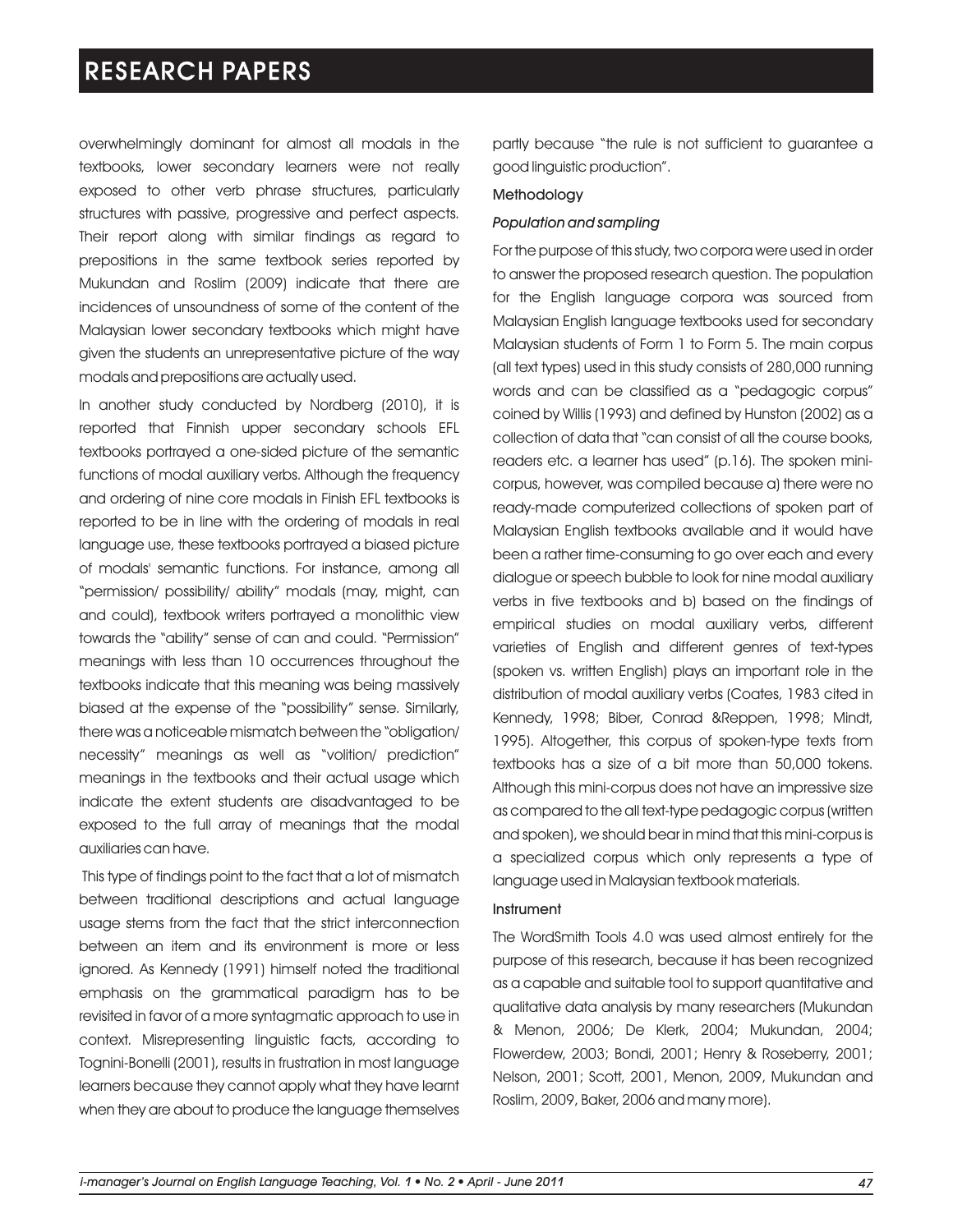#### **Results**

There are six modals which are required to be taught in KBSM syllabus for lower and upper secondary students namely: must, will, should, can, may and might. The frequency of could, would and shall, however, is investigated in this study in order to see how many times these modals are presented to students implicitly throughout the texts during five years of study. According to KBSM, in Form 1 textbook, students are supposed to be exposed and taught three modals of must, will and should. The number of modals that students need to learn increases to can, will, must, may and might, in Form 2 and the exact same modals, can, will, must, may and might are stipulated for Form 3. In Form 4, however, this number dropped to only one modal of should and in Form 5 modals of may and might are repeatedly assigned for the third time. Table 1 shows the distribution of six modal auxiliary verbs explicitly featured to Malaysian students (symbolized by a star\*) plus the other three that have been presented implicitly throughout the Malaysian English language textbooks Form 1 to 5.

As it can be clearly seen from Table 1, can and will are the most dominant modals in all the Forms of 1 to 5. In Form 1 textbook, for instance, of all 717 modal auxiliary verbs, modal can accounts for34% followed by will (24%) and should (14.64%). In this Form, would (9.20%), could (6%), may and must (5%) are moderately frequent throughout the textbook with might and shall at their least frequency occurrences (less than 1%). In the same way, can (36.67%) and will (22.63%) are the most frequently occurring of all modal forms (698) in Form 2 textbook, ranked ahead of must (11%), may (9%), would (6.5%) and should (5.7%). Although in Form 2 might (3.5%) occurred with slight majority compared to Form 1, there is still a paucity for

| <b>Modals</b> | Form 1         | Form 2 | Form 3 | Form 4 | Form 5 |
|---------------|----------------|--------|--------|--------|--------|
| Can           | 243            | *256   | $*271$ | 241    | 278    |
| Will          | $*173$         | *158   | *166   | 184    | 257    |
| Should        | $*105$         | 40     | 100    | $*128$ | 120    |
| Would         | 66             | 46     | 77     | 84     | 127    |
| May           | 37             | $*67$  | *56    | 117    | $*67$  |
| Must          | 41             | $*77$  | *60    | 68     | 94     |
| Could         | $*44$          | 23     | 50     | 42     | 80     |
| Might         | $\overline{4}$ | $*25$  | $*23$  | 8      | *29    |
| Shall         | 4              | 6      | 8      | 3      |        |

Table 1. Weight given to each modal in Form 1-5 textbooks

modal shall (0.8%) in this Form. In Form 3, following the similar trend, can (33.53%) and will (20.54%) are still dominantly used throughout the textbook. Furthermore, the modals that yielded a much lower frequency occurrences in Form 3 are should (12%), would (9%), must (7.4%) may (6.93%) and could (6%). Out of 875 modal tokens, can (27.54%) and will (21%) are consistently the most frequent modals in Form 4 textbook; outstripping should (14.62%) and may (13.37). Maintaining similar frequency occurrences as compared to its previous level (From 3), must (7.77%) and could (5%) are relatively more common than might (0.91%) and shall (0.3%) in Form 4. Not surprising at this stage, Table 1 shows the predominance of can (26.42%) and will (24.42%) over the other modal auxiliary verbs throughout Form 5 textbook. Would (12.16%) is almost as frequent as should (12%) while shall is the least frequent modal auxiliary verb (1 instance) after might with 25 hits in Form 5 textbook.

Some crucial observations could also be made in the analysis of modal auxiliaries and negation in both written and spoken parts of the textbook corpus. In the following, some of the most interesting findings are listed.

As it can be seen in Table 2 the highest percentage of negations were found with can (34.91%)for the Forms of 1 to 5. In addition to that, the highest occurrence of any modal verb in negation is can with 53 hits in Form 2. Contracted forms (e.g. can't, 42%) are in all cases throughout all Forms of 1 to 5 much less frequent than full forms (e.g. cannot, 58%). The next favored modal in negation in Malaysian textbooks is should (accounting for 15% of all modal tokens in negation) which in Form 4 has the highest occurrences (26 hits) in comparison with other

| Modals in negation   | Form 1 | Form 2 | Form 3         | Form 4 | Form 5 | Total |
|----------------------|--------|--------|----------------|--------|--------|-------|
| Can't/cannot         | 6/17   | 16/37  | 13/21          | 11/18  | 14/16  | 169   |
| Shouldn't/should not | 4/10   | 2/5    | 4/4            | 7/19   | 2/16   | 73    |
| Won't/will not       | 6/9    | 3/13   | 4/9            | 1/8    | 4/19   | 65    |
| Couldn't/could not   | 3/6    | 1/8    | 2/14           | 4/11   | 2/12   | 63    |
| Mustn't/ must not    | 1/4    | 2/12   | 2/7            | 1/3    | $-116$ | 48    |
| May not              | 3      | 10     | $\overline{2}$ |        | ٠      | 33    |
| Wouldn't/would not   | $-14$  | f      | 2/4            | 2/3    | $-14$  | 19    |
| Might not            |        | 6      | $\overline{2}$ | ٠      | 5      | 13    |
| Shan't/shall not     | $-/-$  | -/1    | $-/-$          | $-/-$  | $-/-$  | 1     |

Table 2. Modals in negation within Form 1-5 textbooks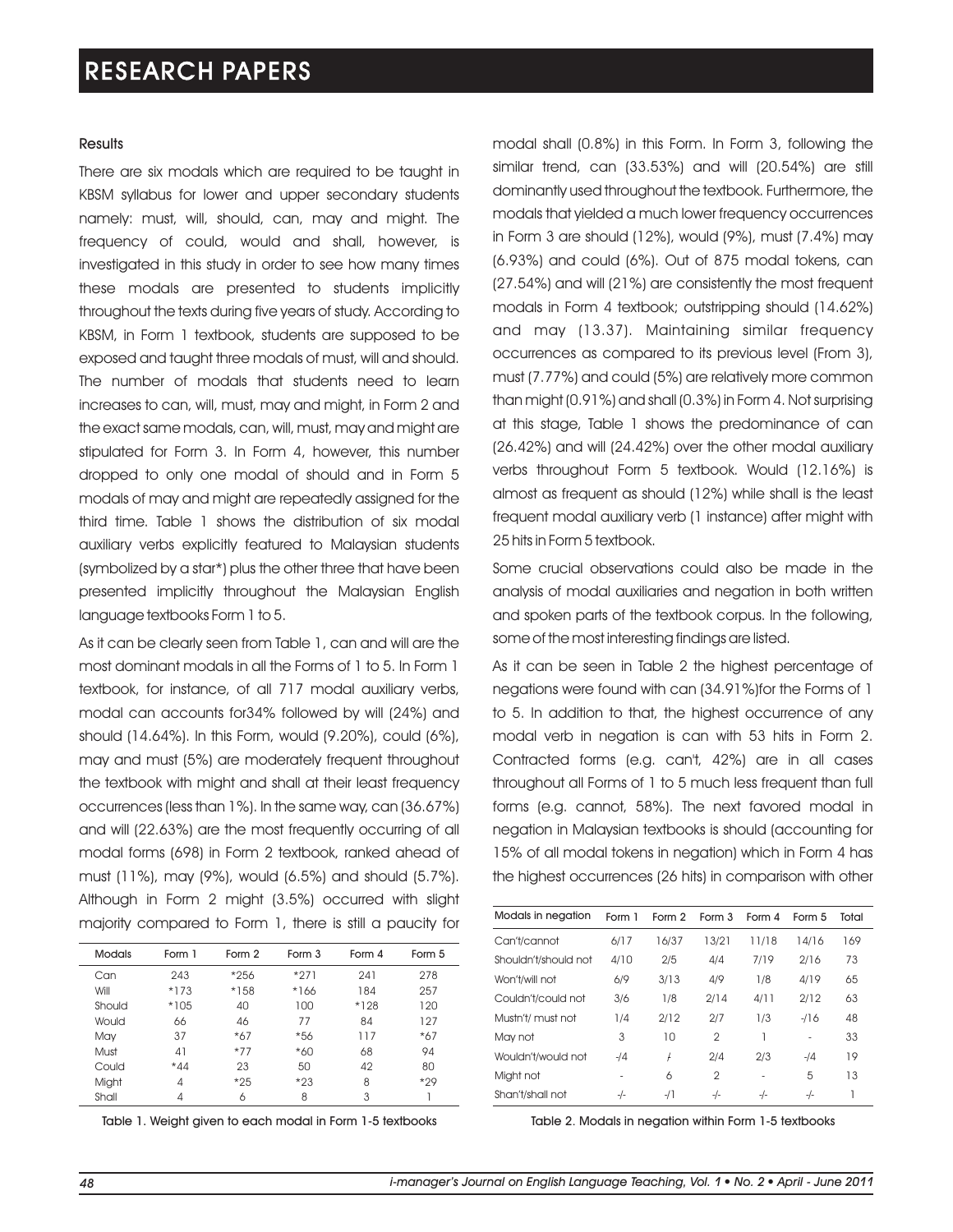Forms (1-5). This rank order is followed by will which is approximately as equal as could with 65 and 63 occurrences respectively. Will with 23 hits is dominantly frequent in Form 5 and could with 16 hits in Form 3 is in its highest position. Must and negative form is moderately frequent in Forms 2 and 5 (14 and 16 instances respectively) while in Form 1, 3 and 4 there are only 5, 9 and 4 instances of mustn't/must not respectively. Another observation that could be made is that would in negation form is not really frequent throughout the textbooks. Wouldn't/would not only occurred 4 times in Form 1 and Form 5, with 6 and 5 occurrences for Form 3 and 4 respectively. No instances found for would and negation in Form 2 textbook. Similarly may not and might not is the least frequent modals in negation before shall which is the least modal auxiliary verb in negative form throughout the textbooks.

Concordance queries were also done on frequency count of each modal auxiliary verb in dialogues, interviews and speech bubbles in five Malaysian English language textbooks. The results can be seen in Table 3.

As it can clearly be seen in Table 3, the number of modal auxiliary verbs that occurred in written English part of the Malaysian English textbooks is far more than the number of modals that occurred in spoken one. In Form 1, can is dominantly used in written English with 231 instances while only 12 hits occurred in spoken English. The gap between written and spoken form is still extreme in case of will with 163 and 10 instances respectively. Might, must, shall and may are the least frequent modals occurred in spoken

| Modal  | Form 1         |                | Form 2 |    | Form 3 |     | Form 4 |          |     | Form 5 |  |
|--------|----------------|----------------|--------|----|--------|-----|--------|----------|-----|--------|--|
|        | W              | S              | W      | S  | W      | S   | W      | S        | W   | S      |  |
| can    | 231            | 12             | 220    | 36 | 227    | 44  | 222    | 19       | 256 | 22     |  |
| will   | 163            | 10             | 146    | 12 | 132    | 34  | 161    | 23       | 232 | 25     |  |
| should | 99             | 6              | 29     | 11 | 92     | 8   | 123    | 5        | 107 | 13     |  |
| would  | 54             | 12             | 40     | 6  | 66     | 8   | 76     | 8        | 112 | 15     |  |
| must   | 33             | $\mathfrak{p}$ | 63     | 14 | 56     | 4   | 61     | 7        | 91  | 3      |  |
| could  | 34             | 10             | 17     | 6  | 38     | 12  | 39     | 3        | 72  | 8      |  |
| may    | 36             | 1              | 62     | 5  | 46     | 10  | 114    | 3        | 57  | 9      |  |
| might  | 4              | $\Omega$       | 24     | 1  | 19     | 4   | 8      | $\Omega$ | 19  | 10     |  |
| shall  | $\overline{2}$ | $\overline{2}$ | 6      | 0  | 5      | 3   | 3      | 0        | 1   | 0      |  |
| Total  | 656            | 55             | 607    | 91 | 681    | 127 | 807    | 68       | 947 | 105    |  |

Table 3. The distribution of modal auxiliary verbs in written English as well as spoken English parts of textbooks

corpus in Form 1. In Form 2, can is still the most used modals in both written and spoken English although the gap between the numbers is still great. In spoken English will (12 instances), should (11) and must (14) are moderately used modals in Form 2 compared to the least frequent modals of would (6), could (6), may (5), might (1) and shall (0). The distribution of modal auxiliaries in Form 3 indicates that can and will with 44 and 34 instances are the most used modals in dialogues and speech bubbles while the gap between modals in written and spoken English is less dominating than the previous Forms (1 and 2). Except for shall that its frequency occurrences seem more balanced in written and spoken (5 and 3 respectively), could, would, should, must, may and might are dominantly used in written rather than spoken English. In Form 4, modals are noticeably used in written English while in spoken corpus there is a very low occurrences of should (5 hits), would (8), could (3), must (7), may (3) and absolutely zero instances for might and shall. Can and will are still the most frequent modals in both written and spoken English. In Form 5, the gap between the frequency occurrences of all modals except for might is noticeably extreme. In terms of can, for instance, of all can tokens in this Form (278), only 22 instances occurred in spoken English while 256 instances occurred in written English. Similarly, the frequency occurrence of will in written English (232 hits) outweighed the occurrences in spoken English (25 hits). Interestingly though, will is the most frequent modal used in spoken English. Table 3 also shows the predominance of should and would in written English with the scarcity of their use (13 and 15 instances respectively) in spoken English. Must (3 hits) and shall (0) are the minor modals used in spoken English in Form 5 textbook.

#### Summary and Discussion

The first phenomenon was looked at in the context analysis of modal auxiliary verbs was the distribution of nine modal auxiliary verbs throughout Form 1 to 5 Malaysian English language textbooks. This section summarizes the findings reported earlier and discusses the results.

Figure 1 illustrates the results of the overall frequency counts of the analyzed modal auxiliary verbs in textbook corpus. As it can be seen in Figure 1 the modal auxiliary verbs (including their negative forms) found in the five English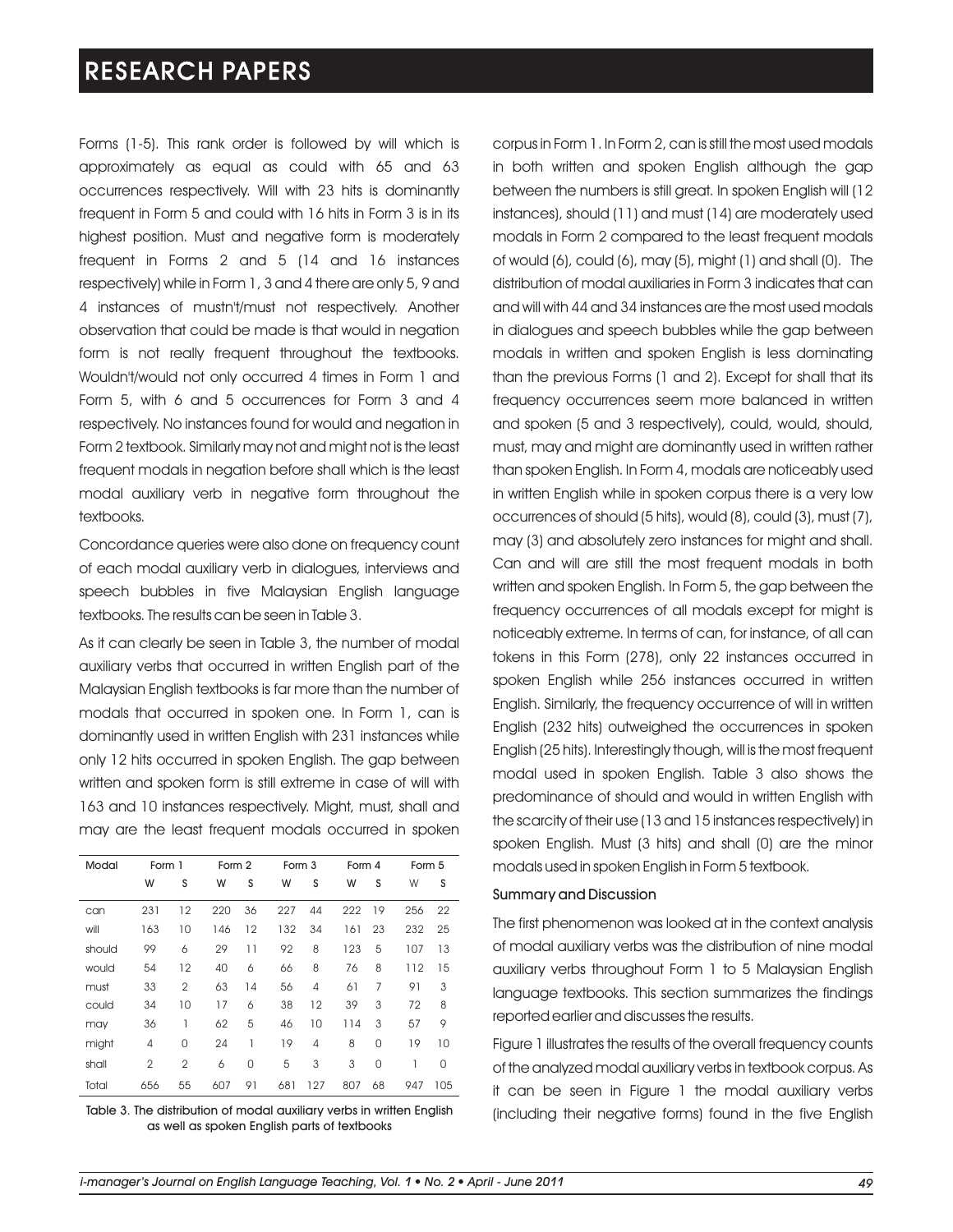

Figure 1. Frequency of modals in textbook corpus

textbooks of lower and upper secondary level are presented in a descending order: can, will, should, would, must, may, could, might and shall. There were altogether 4154 instances of core modals in textbook corpus. As we can see in this Figure, there is a huge frequency gap between can and will on the one hand and other seven modals on the other hand. There are 1289 frequency occurrences of can and 938 occurrences of will but only between 22 and 493 instances of should, would, may, must, could, might and shall. The most frequent modals, can and will accounting for almost 54 % of all modal tokens in the corpus, with the most frequent modal (can) accounting for almost 31 % of all modal tokens in the corpus. Should with 493 hits is almost half as frequent as will and would standing at the fourth place has 400 (9.6%) occurrences. May and must are followed by would with 344 (8.2%) and 340 (8.1%) hits respectively. Could was not far behind with 239 hits (5.7%), after which come the two least frequent modals might and shall with 89 (2.1%) and 22 (0.5%) occurrences respectively. Considering the pairs of modal auxiliary verbs, the past time members are less frequent than their partners in all cases except for shall/should.

Although, one should admittedly be careful when making comparisons between large corpora and small corpus like this pedagogic corpus, the results indicate that the frequency and ordering of the modal auxiliary verbs in textbook corpus do not correspond reasonably well to the values presented in major corpus-based studies on the modal auxiliary verbs. When this order compared to the order of modal auxiliaries ranked by frequency as they are presented in the British National Corpus (BNC), LGSWE corpus, and LOB and SEU corpora, it is understood that there is a discrepancy between the way modal auxiliaries presented in real language use and the way it is presented in Malaysian textbooks. This lack of fit between the order of modal auxiliary verbs in textbook corpus and the other three major corpora can be seen in Table 4.

As it can be seen in Table 4, while there are modal verbs that show a balanced frequency of occurrence in the four corpora (e.g., shall, might, may), others exhibit greater degrees of divergence. As it can be seen in all these three major reference corpora the most frequent modal auxiliary verbs in descending order are will, would, can and could. According to Kennedy (2000), these four modals are considered the most frequent modals (they account for 72.7% of all modal tokens) in the BNC. Similarly, Coates (1983) reported that will, would, can and could as the most frequent modals accounts for 71.4 % of all modal token in LLC and LOB. However, as it can be seen in Table 4, except for may, might and shall there is a mismatch between frequency order of the other six modals in textbook corpus. Will which is supposed to be given the most emphasis in a pedagogic corpus reaches second while can that is ranked third in three major corpora has been overused by standing as the most frequent modal used in the textbook. Indeed, can is well overrepresented throughout Form 1 to 5 textbooks because although it is among the top four used modal auxiliaries, it is well below will and would in terms of frequency occurrence (Leech et al. 2009; Biber et al. 1998). It is interesting to see that although based on

|                | <b>IOB</b> and SFII<br>(Written and<br>Spoken)<br>Quirk et al.<br>(1985) | <b>LGSWE</b><br>(Written and<br>Spoken) Biber<br>et al. (1998) | <b>BNC</b> (Written and<br>Spoken) Kennedy<br>(2002) | <b>Textbook Corpus</b><br>(written and<br>Spoken)<br>Mukundan &<br>Anealka (2007) |
|----------------|--------------------------------------------------------------------------|----------------------------------------------------------------|------------------------------------------------------|-----------------------------------------------------------------------------------|
|                | Will                                                                     | Will                                                           | Will                                                 | Can                                                                               |
| $\overline{2}$ | Would                                                                    | Would                                                          | Would                                                | Will                                                                              |
| 3              | Can                                                                      | Can                                                            | Can                                                  | Should                                                                            |
| 4              | Could                                                                    | Could                                                          | Could                                                | Would                                                                             |
| 5              | May                                                                      | May                                                            | May                                                  | May                                                                               |
| 6              | Should                                                                   | Should                                                         | Should                                               | Must                                                                              |
| 7              | Must                                                                     | Must                                                           | Must                                                 | Could                                                                             |
| 8              | Might                                                                    | Might                                                          | Might                                                | Might                                                                             |
| 9              | Shall                                                                    | Shall                                                          | Shall                                                | Shall                                                                             |

Table 4. Three major corpora and textbook corpus ranked by frequency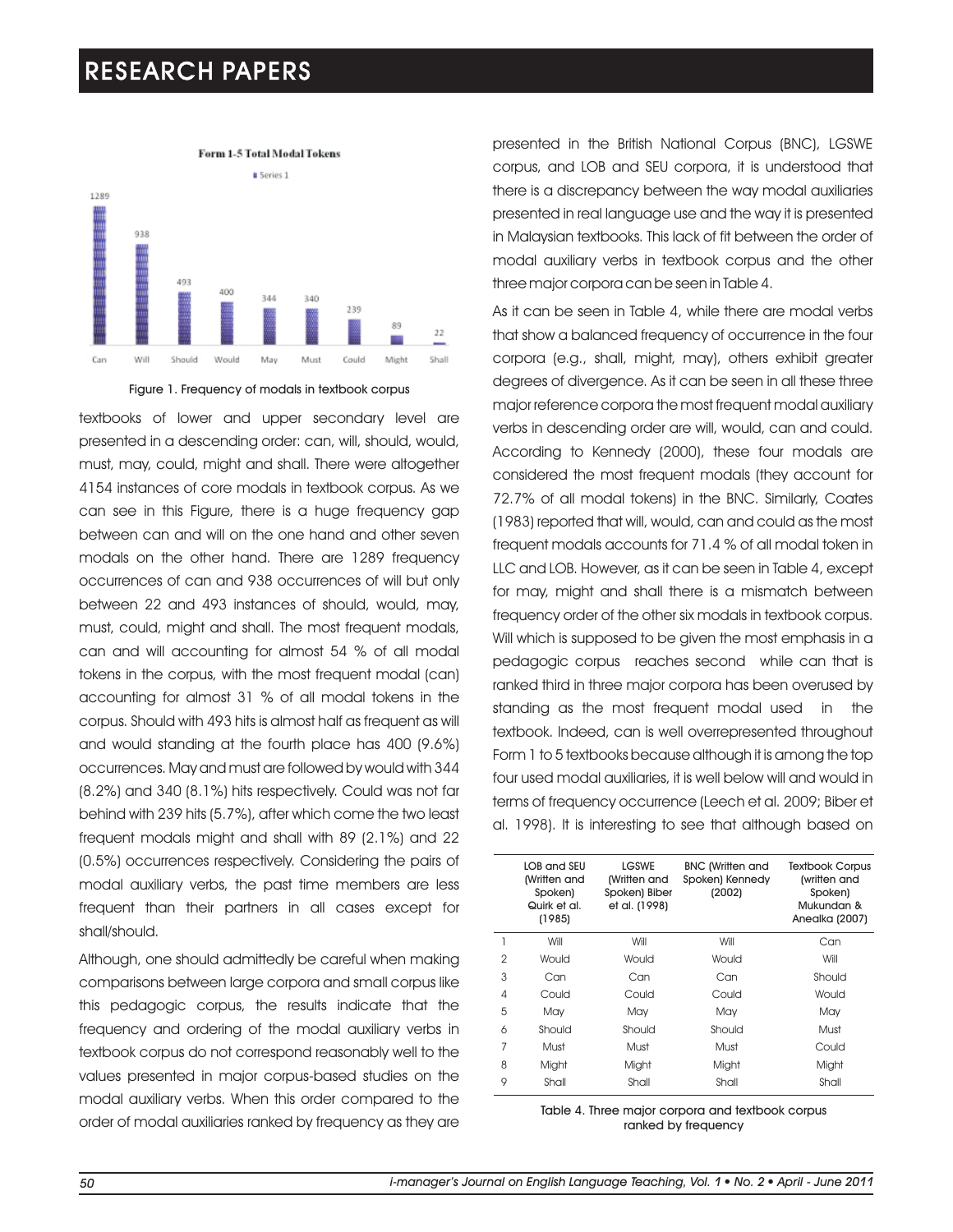KBSM curriculum modals must, will, may, might and should are the ones that are stipulated to be taught in Form 1, Form 4 and Form 5 textbook, still modal can is used more than any other modals. The most remarkably biased toward modals in the textbook is could that has lost its place from  $4<sup>th</sup>$  to  $7<sup>th</sup>$  in textbook corpus. Surprisingly, this modal (could) is not only underused in Malaysian textbooks but also is not taught explicitly neither at primarily level nor secondary level in Malaysia. Similarly, would is among the top four modals in the textbook corpus but it is not taught explicitly in any of the textbooks. Although Thornbury (2004) has indicated that the most frequently occurring items are not always the most useful ones in terms of teachability, and that they may be better delayed until relatively advanced levels, in the case of this textbook corpus the modals could and would neither taught at lower nor higher secondary levels. Barbieri&Eckhardt (2007) indicate that despite more than two decades of language teaching aimed at fostering natural spoken interaction and written language, instructional textbooks still neglect important and frequent features of real language users. This has been supported by other linguists such as Carter and McCarthy (1995), Harwood (2005) and Hyland (1994).

Among other overused modal auxiliaries we can refer to modal must that appears before modal could in the textbook corpus having modal may in between, while in BNC, LOB and SEU, and LGSWE not only the modal could appears before must but also there are two other modals (may and should) in between. Finally, shall as the lowest frequent modal is lopsided throughout Malaysian textbooks. Although shall has been reported by Biber et al. (1998) and Leech et al. (2009) to be obsolete in current English, according to Mindt (1995) and Romer(2004a) the prediction meaning of shall (31%) is among one of the most widely used meanings in spoken British English. In the ESL environment, students need to be exposed to the language as much as possible to gain sufficient input and exposure. For example rare occurrences of might and shall (less than five times) may not be enough to lead learners to notice and acquire these forms. Even in vocabulary studies, repetition of words is very important to ensure acquisition of new vocabulary (Mukundan & Anealka, 2007). One kind of repetition that is important is repetition of

encounters with a word. It has been estimated that, when reading, words stand a good chance of being remembered if they have been met at least seven times over spaced intervals (Thornbury, 2002). According to Celce-Murcia and Larsen-Freeman (1999) it makes sense to recycle various aspects of the target structures over a period of time: revisit old structures, elaborate on them, and use them for points of contrast as new grammatical distinctions are introduced.

In terms of modal auxiliaries and negation we can say that in almost many cases of modals and negation such as should in Form 2, must in Form 1 and Form 4, may in Form 1, Form 3, Form 4 and Form 5,would, might and shall in all the textbooks (1 to 5) the context provided is extremely positive with low occurrences for negative forms. Full forms are much more frequent than the contracted forms in case of modal auxiliary verbs in all the textbooks. However, this is contradicted with the findings of Mindt (1995, p.176) and Romer (2004a). Both studies have reported that contracted forms are more popular and more frequently used in terms of negations of all can tokens in negation, Romer (2004a) has reported 94% for can't and only 5.75% with cannot. An explanation for these discrepancies may lie in the fact that based on the findings of the same research question (spoken vs. written) reported next, modal auxiliary verbs are more frequent in written part of the textbooks rather than in conversations. Hence, it is hardly surprising that the occurrences of the full forms are much more frequent than the contracted forms in the textbooks.

The fact that modals have high frequency as grammatical items, especially in spoken English, makes the results meaningful even in the comparison of such small corpus. An analysis of the spoken part of five Malaysian English textbooks' coverage of modal auxiliary verbs reveals a mismatch between the corpus-based cross register studies on modal auxiliaries and what is covered in the textbook (Figure 2).

Contrary to what was assumed about the higher share of modal auxiliary verbs in spoken rather than written English (Quirk et al. 1985; Mindt, 1955; Coates, 1983; Kennedy, 2002; Romer, 2004a; Leech et al., 2009) the data indicate that in this spoken mini-corpus, speech contains much less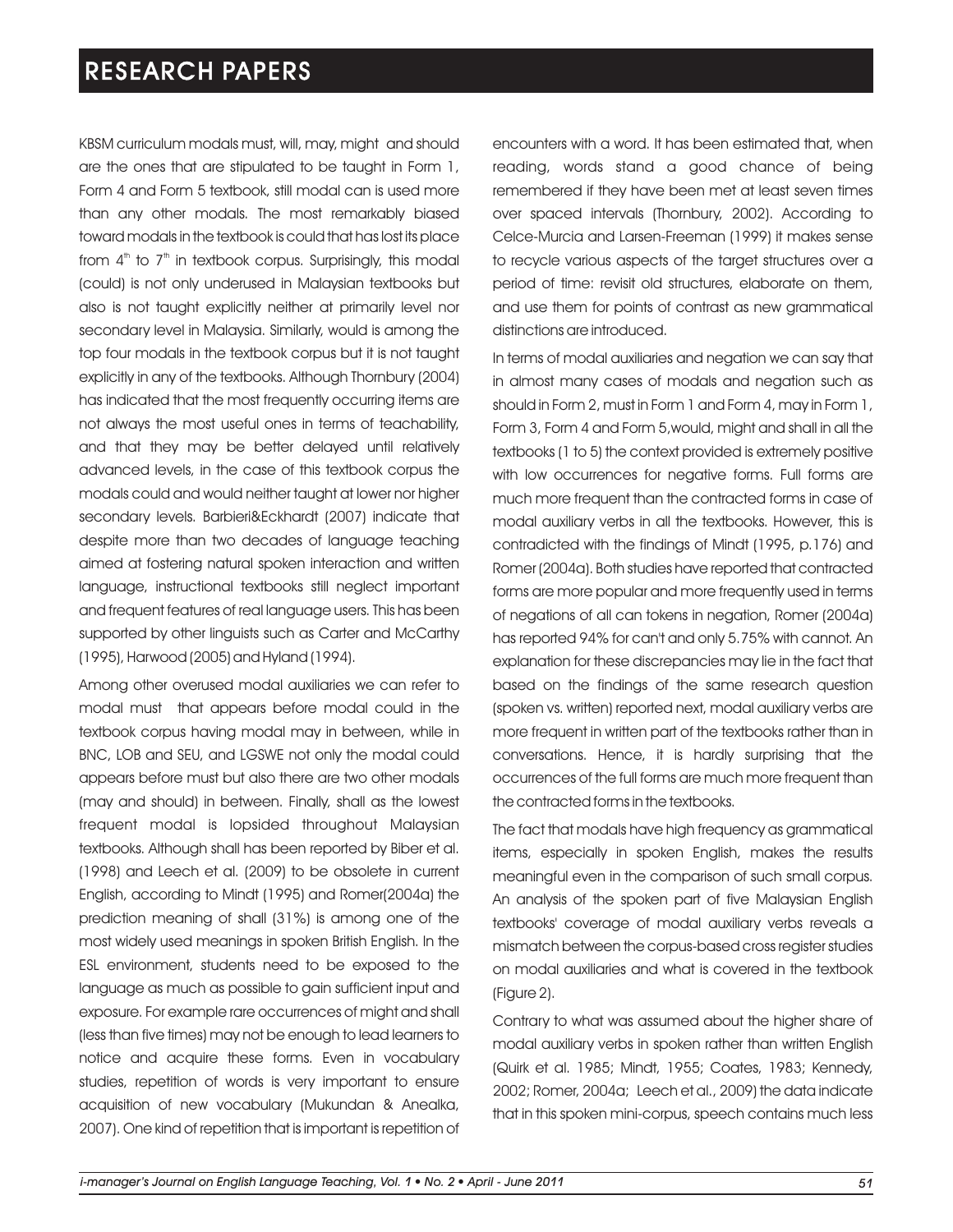The comparison between modal auxiliaries in written and spoken **English in textbook corpus** 



Figure 2. The occurrences of modal auxiliaries in written and spoken parts of pedagogic corpus

shares of modal auxiliary verbs than writing. If we look at the frequencies of individual forms of modal auxiliary verbs in textbook's conversation, we can clearly see that there is a considerable difference between the two registers for all modals. While there are only 133 frequency occurrences of can in spoken texts, this number leaped to 1156 in written texts alone. Similarly, will with a lower frequency occurrence (101) in spoken texts soared to 837 in written texts. Surprisingly, we can see that the rest of the modals, would, should, could, may, must, might and shall are relatively infrequent in spoken texts.

The frequency distribution of the modals in spoken minicorpus differs quite a lot from the one reported by Romer (2004a) in the spoken part of the BNC. As we can see in Figure 3, the modals can, should, must and may are overused in textbooks while there is an underuse of will, would, and could. This underuse is especially significant in the case of would. In BNC this modal accounts for 23.48 percent of all modal tokens in spoken BNC while this modal in spoken mini-corpus is half frequent as it should be.



Figure 3. Relative frequencies of modals in Spoken BNC and Spoken mini-corpus

The overuse is also significant in terms of can which although comes third in BNC (22.68%), is dominantly frequent in spoken mini-corpus standing in the first place. Similarly, the frequency occurrences of may and must are approximately three times greater than what they are expected to be in comparison to BNC.

After the advent of corpus linguistics, statistical evidence provided by corpora indicated that grammatical patterns differ systematically across varieties of English and most importantly across registers and this suggested the fact that ignoring grammatical variants undermine the effectiveness of teaching materials (Conrad, 2004). However, the findings of this study show that Malaysian English language textbooks are usually based on written norms only, thus ignoring the spoken language. Forms 1 to Form 5 Malaysian English textbooks of course have many positive features; their coverage of modal auxiliaries in conversation is only a small part of the books. However, as Conrad (2004) posits, "by minimizing the importance of variation, we are misrepresenting language in materials that we use with students" (p.69). All in all, modal auxiliaries used in writing are covered, but the most frequent modals in conversation is not covered in most of the textbooks.

#### Conclusion

The findings of this study have shown several valuable insights. Firstly, the frequency and ranked order of modal auxiliary verbs found in the English language textbooks used in Form 1, 2, 3, 4 and 5 in Malaysian Secondary Schools have been revealed. The data shows how many times modals are used in the textbooks and that either directly or indirectly students have been exposed to these modal auxiliaries in varying degrees. This study has revealed that for almost all of the modal auxiliaries, there is a discrepancy between frequency order in the textbook corpus and the four major reference corpora. For example, although would and could are among the most frequent modals in real language, it is both a surprise and a concern to see that the both modals are neither among the top four most frequent modals in the textbook corpus nor have been taught to secondary learners. The reason for this discrepancy is unknown but it might be because of the content of the all major corpora which includes various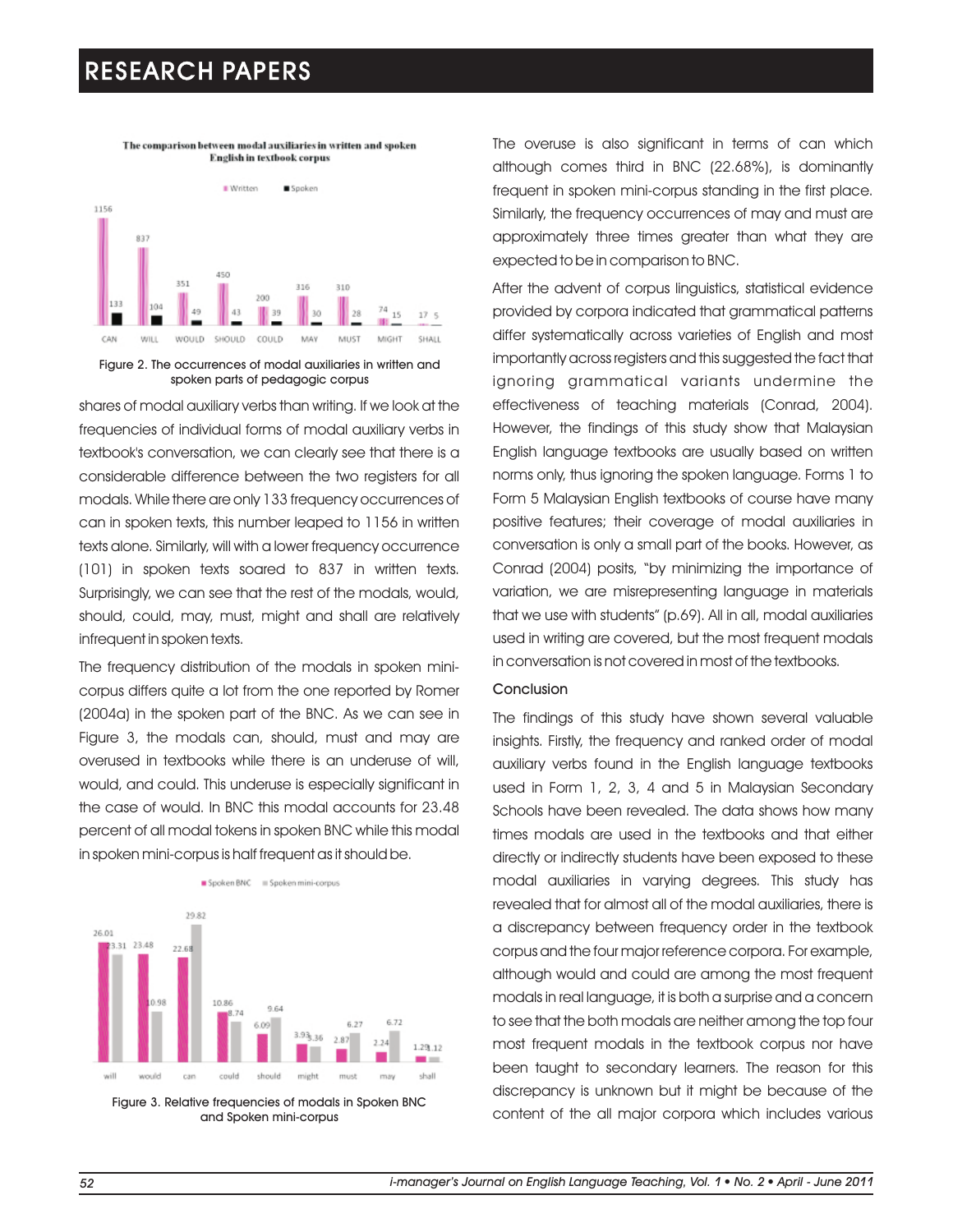authentic spoken and written texts while the textbook corpus only contains prescribed pedagogical texts. On the other hand, this discrepancy may also signal a deficiency in the preparation of the textbooks. Apart from many criteria proposed for principled selection of syllabus designs, frequency and range have been highly recommended after the advent of corpus-based research (Koprowski, 2005; Romer, 2004a, Kennedy, 2002; Mindt, 2000; Moon, 1997; Sinclair, 1991 and many more). Nation and Waring (1997, p.17) state that applying frequency information in textbooks ensures that students are exposed to the language they most probably meet again outside the classroom walls. Romer (2004a, p.152) believes we should always make sure that the language students are exposed to in their textbooks is as close as the language they are likely confronted with in natural communicative situations. This study does not suggest making drastic changes in the Malaysian textbooks in order to create a textbook that mirrors exactly the language used by native speakers. According to Romer (2005, p. 275) it is not even "safe" to do that. However, the most salient facts reflected from natural language corpora should not be ignored in the textbooks.

The findings of this study also show that the currently used pedagogical language in Malaysian textbooks are mainly based on written English rather than spoken. A higher degree of authenticity can be achieved if modal auxiliary verbs are presented in the spoken text of textbooks which is the kind of context in which they typically appear in actual language use. This is essential if we assume that the goal of grammar to be taught is for "communicative purposes" (Glisan and Drescher, 1993, p. 24). Indeed,it is argued that when students are exposed to the structure in textbooks that is unlikely found in current-day native speaker discourse, they most likely encounter great difficulties to communicate successfully with speakers of that particular language (Romer, 2004b).

#### References

[1]. Baker, P. (2006) *Using Corpora in Discourse Analysis* London: Continuum.

[2]. Barbieri, F., and Eckhardt, S. (2007). Applying corpusbased findings to form-focused instruction: The case of reported speech. *Language Teaching Research*. 1(3),

#### 319–346.

[3]. Biber, D., Conrad, S., &Reppen, R. (1998). *Corpus Linguistics*. Cambridge: Cambridge University Press.

[4]. Biber, D. &Reppen, R.(2002). What does frequency have to do with grammar teaching? *Studies in Second Language Acquisition* 24, 199–208.

[5]. Bondi, M. (2001). Small corpora and language variation: Reflexivity across genres. In M. Ghadessy, A. Henry, & R. Roseberry, (Eds.), *Small corpus studies and ELT*. (pp. 135-174).Amsterdam/ Philadelphia: John Benjamons Co.

[6]. Carter, R. &McCarthy, M. (1995). Grammar and the spoken language. *Applied Linguistics* 16(2), 141–58.

[7]. Celce-Murcia, M. & Larsen-Freeman, D. (1999). *The*  Grammar book: an ESL/EFL teacher's course. 2<sup>nd</sup> ed. Boston: Heinle&Heinle.

[8]. Coates, J. (1983). *The semantics of the modal auxiliaries*. London: Croom Helm.

[9]. Conrad, S.(2004). Corpus linguistics, language variation, and language teaching. In J. Sinclair (Ed.), *How to Use Corpora in Language Teaching* (pp. 67-85). Amsterdam: John Benjamins.

[10]. De Klerk, V. (2004). The use of 'actually' in spoken Xhosa English: A corpus study. *World Englishes*, 24 (3), 275- 288.

[11]. Ellis, R. (1997). *Second Language Acquisition.* Oxford: Oxford University Press.

[12]. Flowerdew, L. (2003). A combined corpus and systematic-functional analysis of the problem solution pattern in a student and professional corpus of technical writing. *TESOL Quarterly*, 37 (3), 489-511.

[13]. Frazier, S. (2003). A corpus analysis of Would-clauses without adjacent If-clauses.*TESOL Quarterly* 37(3), 443–46.

[14]. Gilmore, A. (2004). A comparison of textbook and authentic interactions. *ELT Journal* 58(4), 363–71.

[15]. Glisan, E. W. &Drescher, V. (1993). Textbook Grammar: Does it reflect native speaker speech? *Modern Language Journal*, 7 (1), 23-33.

[16]. Harwood, N. (2005). What do we want EAP teaching materials for? *Journal of English for Academic Purposes* 4,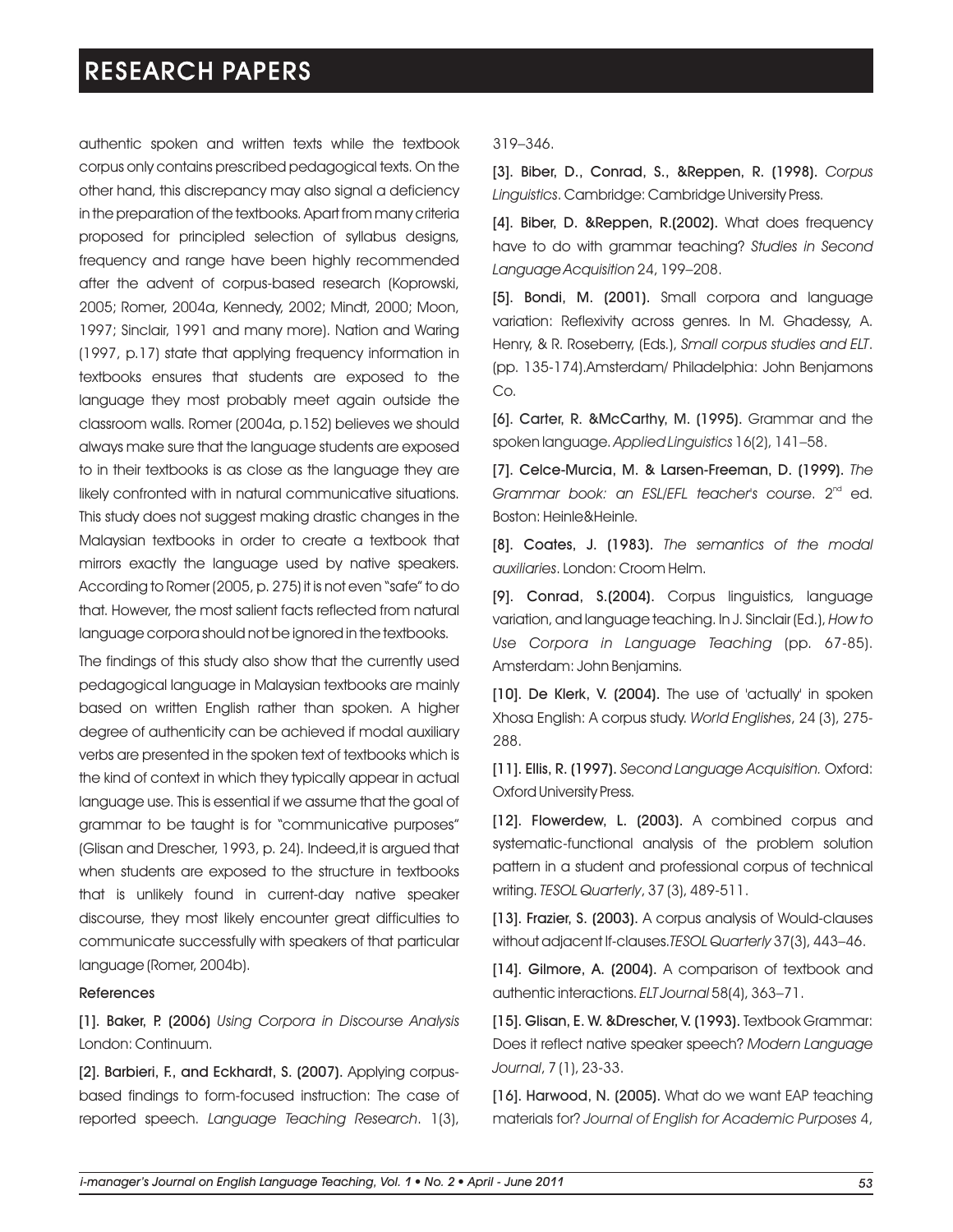149–161.

[17]. Henry, A. & Roseberry, R. L. (2001). Using a small corpus to obtain data for teaching a genre.In M. Ghadessy, A. Henry, & R. Roseberry, (Eds) *Small corpus studies and ELT*. (pp. 93-113).Amsterdam/ Philadelphia: John Benjamons Co.

[18]. Holmes, J. (1988). Doubt and certainty in ESL textbooks. *Applied Linguistics*.9(1), 21–44.

[19]. Hunston, S. (2002) *Corpora in applied linguistics*. Cambridge, England: Cambridge University Press.

[20]. Hyland, K. (1994). Hedging in academic writing and EAP textbooks. *English for Specific Purposes* 13(3), 239–56.

[21]. Kennedy, G. (1991). 'Between and Through', The company they keep and the functions they serve. In K. Aijmer and B. Altenberg (Eds.), *English Corpus Linguistics*: *Studies in Honour of Jan Svartvik*, London: Longman.

[22]. Kennedy, G. (1998). *An Introduction to Corpus Linguistics.* London: Longman Publishing.

[23]. Kennedy, G. (2002). Variation in the distribution of modal verbs in the British National Corpus.In R. Reppen, S. Fitzmaurica& D. Biber (Eds). *Using Corpora to Explore Linguistic Variation.* (pp. 73-90). Amsterdam: John Benjamins.

[24]. Koprowski M. (2005) Investigating the Usefulness of Lexical Phrases in Contemporary Coursebooks. *ELT Journal* 59(4), 322-332.

[25]. Lawson, A. (2001). Rethinking French grammar for pedagogy: The contribution of French corpora. In Simpson, R.C. & Swales, J.M., (Eds.), *Corpus linguistics in North America*. Selections from the 1999 Symposium, Ann Arbor, MI: The University of Michigan Press.

[26]. Leech, G., Hundt, M., Mair, C. and Smith, N. (2009). *Change in Contemporary English*. New York: Cambridge University Press.

[27]. Manaf, UmiKalthom. (2007). *The Use of Modals in Malaysian ESL Learners' Writing.* (Unpublished Doctoral Thesis).Serdang: Universiti Putra Malaysia.

[28]. Menon, S. (2009). *Corpus-Based Analysis of Lexical Patterns in Malaysian Secondary School Science and English for Science and Technology Textbooks*

(Unpublished Doctoral Thesis).Serdang: Universiti Putra Malaysia.

[29]. Mindt, D. (1995). *An Empirical Grammar of the English Verb*: Modal Verbs. Berlin: Cornelsen.

[30]. Mindt, D. (2000). *An Empirical Grammar of the English Verb System*. Berlin: Cornelsen.

[31]. Moon, R. (1997). Vocabulary connections: multi-word items in English. In N. Schmitt & M. McCarthy (Eds.): *Vocabulary Description, Acquisition and Pedagogy* (pp. 40–63). Cambridge: Cambridge University Press.

[32]. Mukundan, J. (2004). *A Composite Framework for ESL Textbook Evaluation*.(Unpublished Doctoral Thesis). Serdang: Universiti Putra Malaysia.

[33]. Mukundan, J. & Anealka, A. H. (2007). A forensic study of vocabulary load and distribution in five Malaysian Secondary School Textbooks (Forms 1-5). *Pertanika Journal of Social Science and Humanities*. 15(2), 59-74.

[34]. Mukundan, J. & Roslim, N. (2009). Textbook Representation of Prepositions. *English Language Teaching*. 2(4), 123-130.

[35]. Mukundan, J. & Khojasteh, L. (2011). Modal Auxiliary Verbs in Prescribed Malaysian English Textbooks. *English Language Teaching*.4 (1), 79-89.

[36]. Nation, P. and R. Waring. (1997). Vocabulary size, text coverage and word lists.In N. Schmitt and M. McCarthy (Eds). *Vocabulary: Description, Acquisition and Pedagogy* (pp. 6–19). Cambridge: Cambridge University Press.

[37]. Nelson, M. (2001). *A corpus based study of business English and business teaching*. Oxford: Oxford University Press.

[38]. Neuendorf, K. A. (2002). *The content analysis guidebook.* Thousand Oaks, California: Sage Publications.

[39]. Nordberg, T. (2010). *Modality as portrayed in Finish upper secondary school EFL textbooks: A corpus-based approach.* (Master's Thesis).University of Helsinki. Retrieved from https://helda.helsinki.fi/handle/10138/19357

[40]. O'Connor Di Vito, N. (1991). Incorporating Native Speaker Norms in Second Language Materials. *Applied Linguistics*.12 (4), 383- 396.

[41]. O'Keeffe, A., McCerthy, M. & Carter, R. (2007). *From*